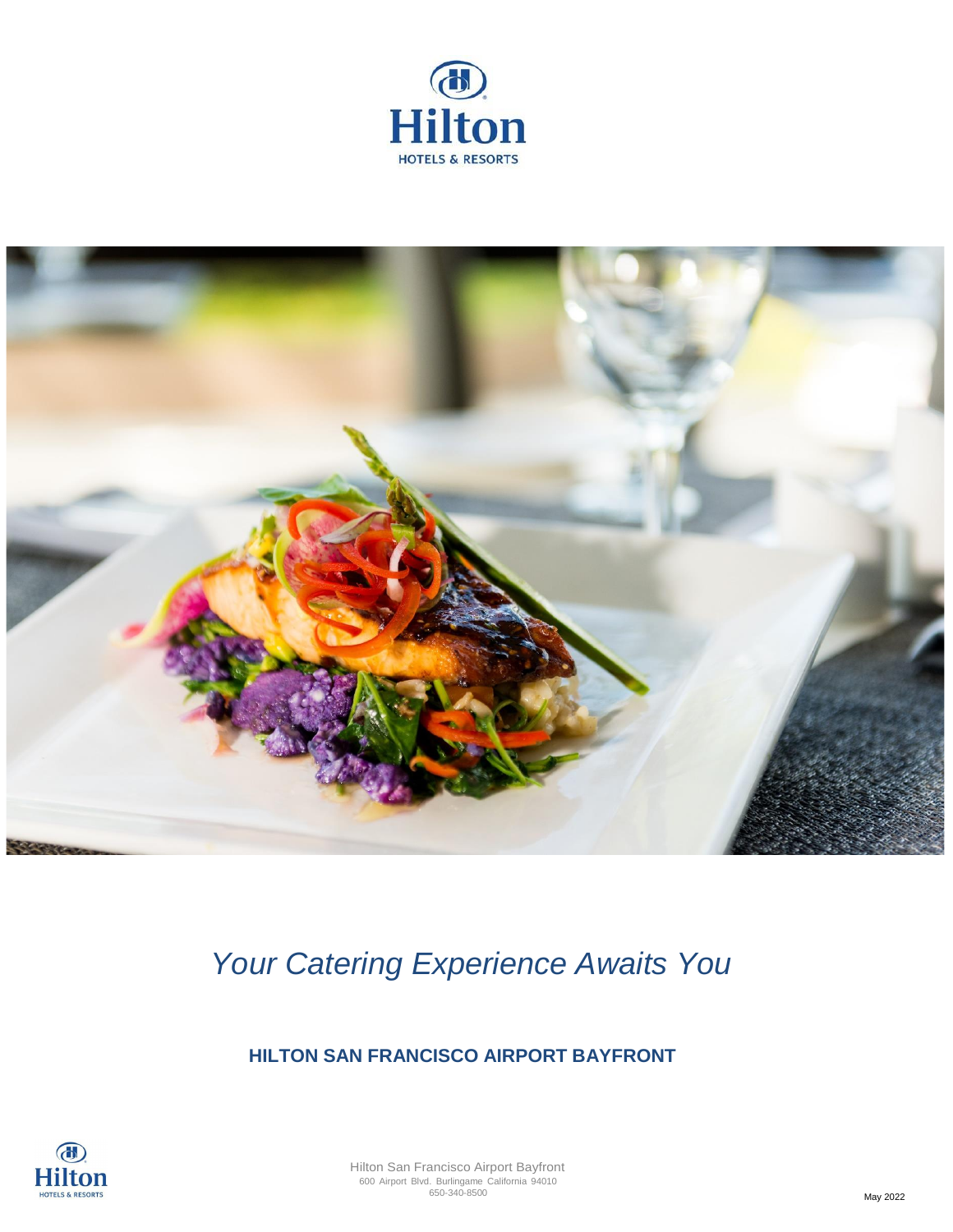## **PLATED BREAKFAST**

#### Plated Breakfasts include:

Fresh Orange Juice, Sliced Fresh Fruits and Berries, Fresh Brewed Coffee, Decaffeinated Coffee, Assorted Teas, Flavored Syrups

#### **HOT & HEARTY**

#### **\$42.00 per Person**

~ Cage-Free Scrambled Eggs, Grilled Link Sausage or Applewood Smoked Bacon, California Breakfast Potatoes, Toast

#### **ENHANCEMENTS**

- ~ Applewood Smoked Bacon \$8 pp
- ~ English Sausage \$8 pp
- ~ Sliced Fresh Fruit \$9 pp
- ~ Seasonal Whole Fruit \$7 pp
- ~ Individual Greek Yogurt \$6 each
- ~ Steel Cut Oats, Dried Fruit, Brown Sugar \$7 pp
- ~ Assorted Kind Bars \$7 each
- ~ Assorted Croissants & Scones \$55 per dozen
- ~ Bagels & Cream Cheese \$55 per dozen
- ~ Breakfast Loaves \$55 per dozen
- ~ Fresh Baked Pastries \$55 per dozen
- ~ Fresh Baked Muffins \$55 per dozen
- ~ Assorted Cereals \$6 each
- ~ Sodas & Bottled Water \$6 each
- ~ Perrier Sparkling Water \$7 each

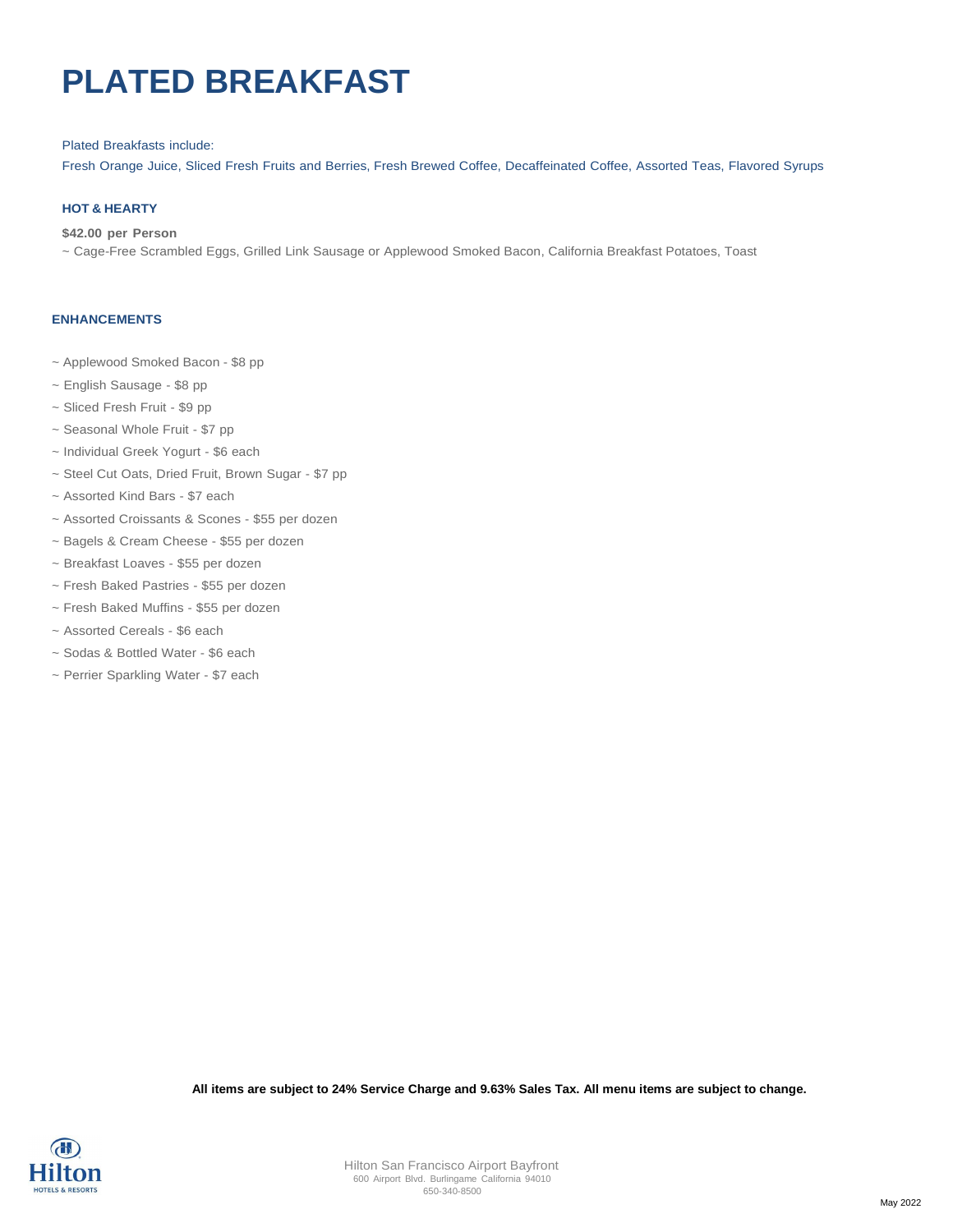## **BREAKFAST BUFFETS**

Based upon 1.5 hours of service. A minimum of 25 people required. An additional charge of \$200.00++ for parties under 25.

#### **EXECUTIVE CONTINENTAL**

#### **\$40.00 per Person**

- ~ (choose one) Selection of Fresh Baked Pastries or Assorted Fresh Bagels with Cream Cheese
- ~ Seasonal Fruits & Berries, Selection of Chilled Juices, Fresh Brewed Coffee, Decaffeinated Coffee, Assorted Teas, Flavored Syrups

#### **HEALTHY START**

#### **\$45.00 per Person**

~ Build Your Own: Granola, Greek Yogurt, Honey, Seasonal Fruits & Berries, English Muffins, Butter, Jam, Hard-Boiled Eggs, Fresh Brewed Coffee, Decaffeinated Coffee, Assorted Teas, Flavored Syrups

#### **WHOLESOME**

#### **\$45.00 per Person**

~ (choose one) Applewood Smoked Bacon or Sausage

~ Seasonal Fruits & Berries, Selection of Pastries & Breakfast Loaves, Cage-Free Scrambled Eggs, Breakfast Potatoes, Orange Juice, Fresh Brewed Coffee, Decaffeinated Coffee, Assorted Teas, Flavored Syrups

#### **ENHANCEMENTS**

- ~ Applewood Smoked Bacon \$8 pp
- ~ English Sausage \$8 pp
- ~ Sliced Fresh Fruit \$9 pp
- ~ Seasonal Whole Fruit \$7 pp
- ~ Individual Greek Yogurt \$6 each
- ~ Steel Cut Oats, Dried Fruit, Brown Sugar \$7 pp
- ~ Assorted Kind Bars \$7 each
- ~ Assorted Croissants & Scones \$55 per dozen
- ~ Bagels & Cream Cheese \$55 per dozen
- ~ Breakfast Loaves \$55 per dozen
- ~ Fresh Baked Pastries \$55 per dozen
- ~ Fresh Baked Muffins \$55 per dozen
- ~ Assorted Cereals \$6 each
- ~ Sodas, Sparkling & Bottled Water \$6 each
- ~ Perrier Sparkling Water \$7 each

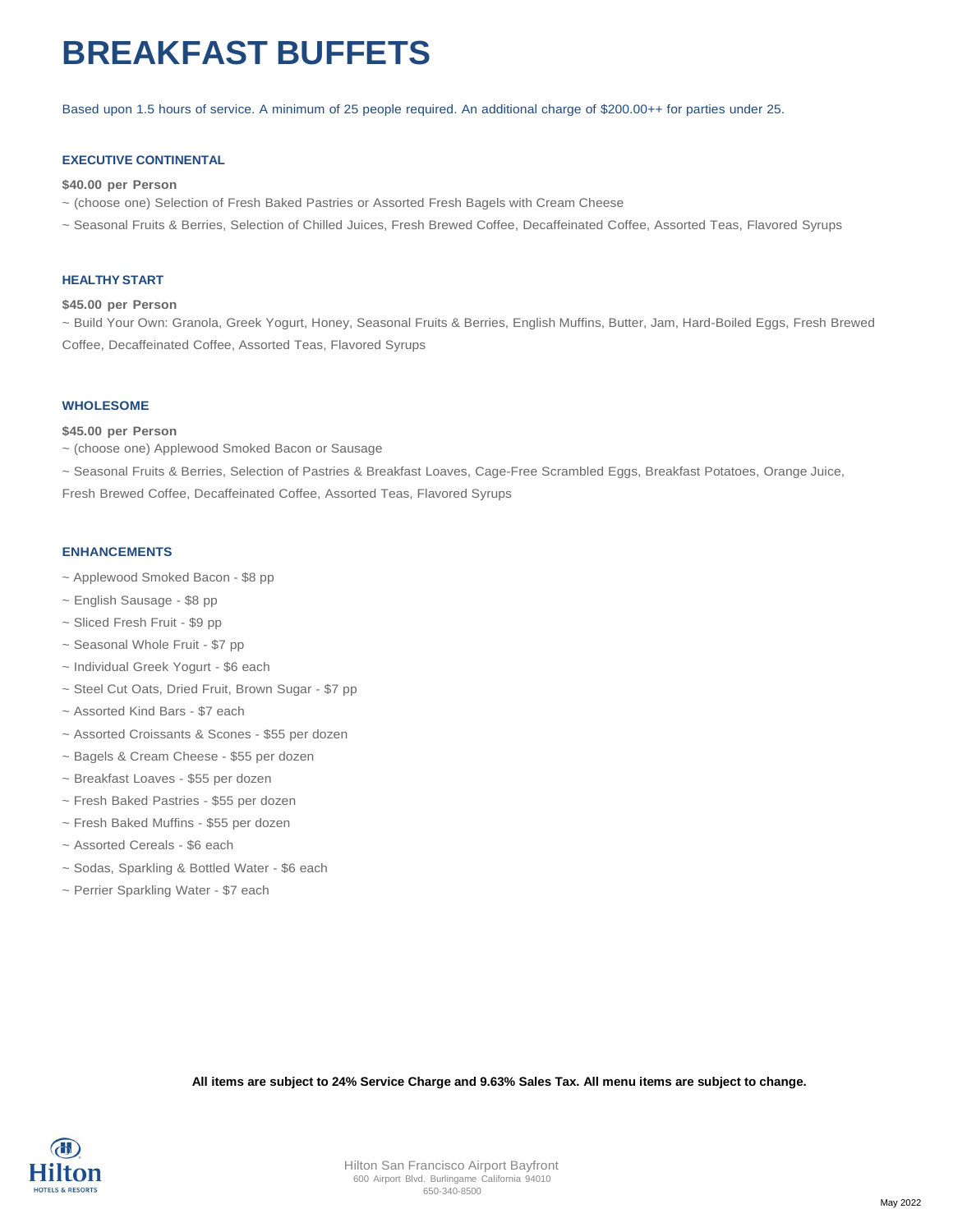# **A LA CARTE**

#### **BEVERAGES**

- ~ Fresh Brewed Coffee\* \$109 per gallon
- ~ Decaffeinated Coffee\* \$109 per gallon
- ~ Assorted Teas\* \$109 per gallon \*Includes Flavored Syrups
- ~ Carafe of Juice \$30 each \*Orange, Apple, Cranberry
- ~ Fresh Brewed Iced Tea \$63 per gallon
- ~ Sodas, Sparkling Bottled Water \$6 each
- ~ Low Cal & Regular Monster Energy \$7 each

#### **FRUIT, YOGURT & CEREALS**

- ~ Sliced Fresh Fruit \$9 pp
- ~ Seasonal Whole Fruit \$7 pp
- ~ Individual Greek Yogurt \$6 each
- ~ Assorted Kind Bars \$7 each
- ~ Assorted Cereals \$6 each

#### **FROM OUR BAKESHOP**

- ~ Assorted Croissants & Scones \$55 per dozen
- ~ Bagels & Cream Cheese \$55 per dozen
- ~ Breakfast Loaves \$55 per dozen
- ~ Fresh Baked Pastries \$55 per dozen
- ~ Fresh Baked Muffins \$55 per dozen

#### **SIDE ORDERS**

- ~ Applewood Smoked Bacon \$8 pp
- ~ English Sausage \$8 pp
- ~ Steel Cut Oats, Dried Fruit, Brown Sugar \$7 pp

#### **ALL DAY COFFEE SERVICE**

#### **\$24.00 per Person**

~ Fresh Brewed Coffee, Decaffeinated Coffee, Assorted Teas, Flavored Syrups

#### **ALL DAY BEVERAGE SERVICE**

#### **\$30.00 per Person**

~ Fresh Brewed Coffee, Decaffeinated Coffee, Assorted Teas, Flavored Syrups, Assorted Sodas, Bottled Water

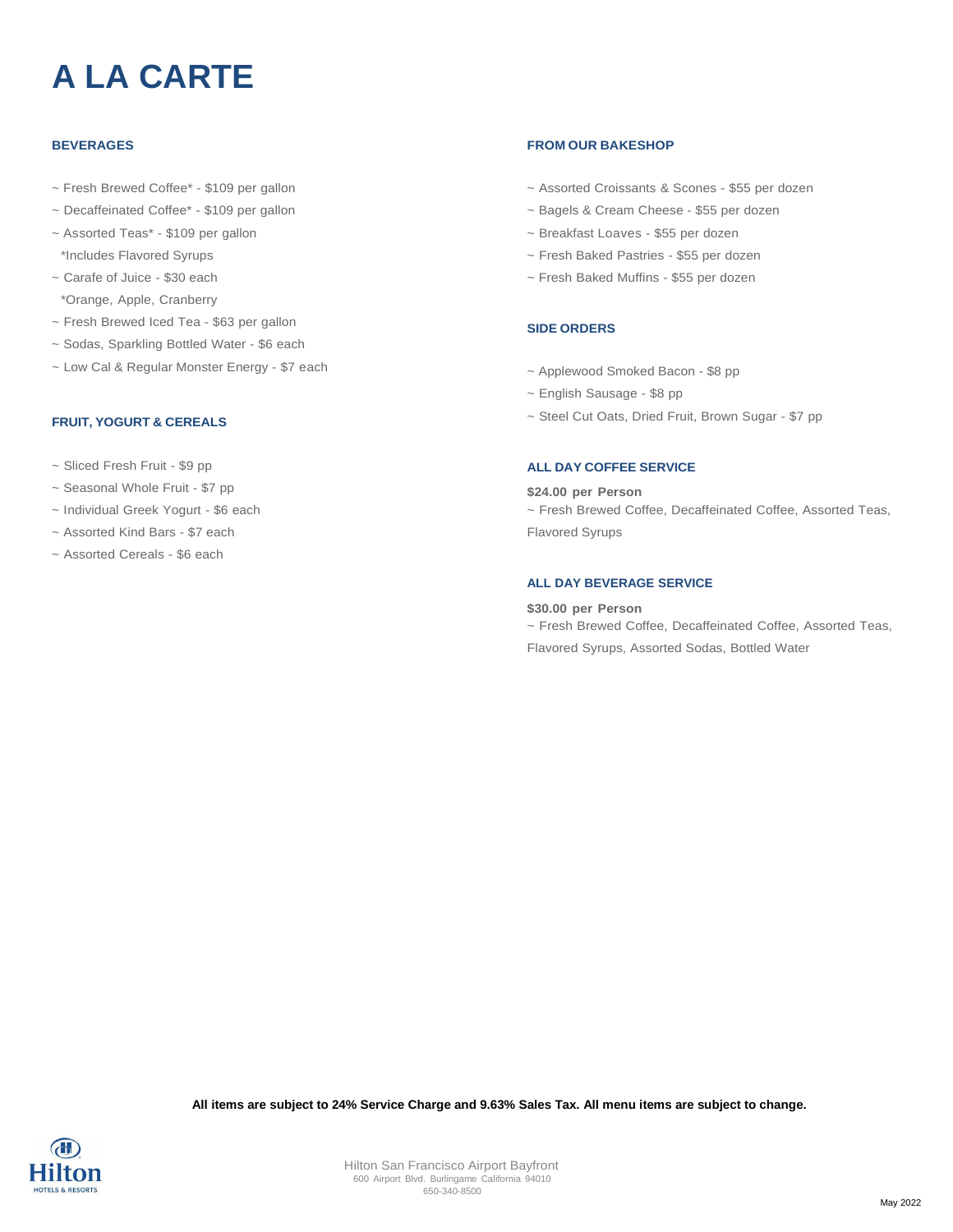# **PLATED LUNCH**

Plated lunches are accompanied with Choice of Salad, Choice of Entrée\* with Seasonal Vegetables, Fresh Baked Rolls & Butter, Fresh Brewed Coffee, Decaffeinated Coffee, Assorted Teas, and Iced Tea

\*For split options, the entrée price will be the higher price of all entrées. A choice of 3 proteins is an additional \$9.00++ per person.

#### **SALAD (SELECT ONE)**

- ~ Mixed Greens with Dried Cranberries, Feta Cheese & Balsamic Vinaigrette
- ~ Sliced Romaine, Herb Croutons, Grated Parmesan, Caesar Dressing
- ~ Baby Arugula, Cucumbers, Goat Cheese, Red Wine Vinaigrette

#### **PLATED ENTRÉE (SELECT ONE)**

- ~ Roasted Chicken with Lemon Caper Sauce \$60 pp
- ~ Herb Crusted Chicken \$64 pp
- ~ Pan Seared Sirloin, Chimichurri Sauce \$62 pp
- ~ Baked Salmon with Dill Beurre Blanc \$65 pp
- ~ Curry Roasted Cauliflower Steak, Red Pepper Quinoa \$53 pp

#### **DESSERT (SELECT ONE)**

- ~ Chocolate Ganache Cake
- ~ Apple Cobbler
- ~ Tiramisu
- ~ New York Cheesecake

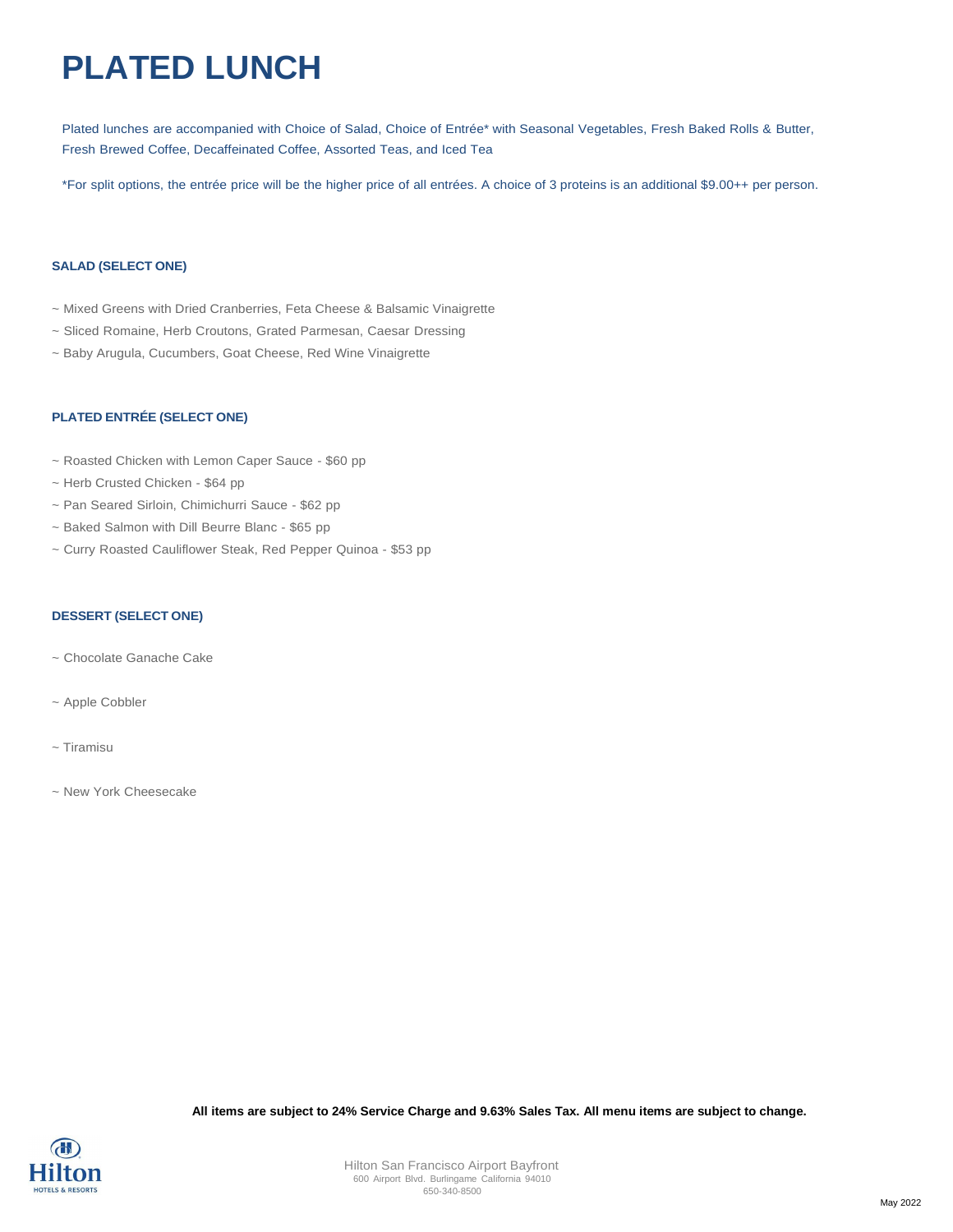# **LUNCH BUFFETS**

#### Based upon 1.5 hours of service. A minimum of 25 people required. An additional charge of \$200.00++ for parties under 25.

#### **THE SICILIAN**

#### **\$62.00 per Person**

- ~ Romaine Lettuce, Parmesan Cheese, Garlic Croutons, Caesar Dressing & Italian Vinaigrette
- ~ Antipasto: Salami, Roma Tomatoes, Provolone, Marinated Artichokes, Olives, Marinated Mushrooms
- ~ Chicken Paillard with Lemon Caper Sauce
- ~ Eggplant Parmesan
- ~ Rolls & Butter, Assorted Desserts, Fresh Brewed Coffee, Decaffeinated Coffee, Assorted Teas, and Iced Tea

#### **THE GOURMET DELI**

#### **\$60.00 per Person**

- ~ Chef's Homemade Potato Salad with Cajun Spices
- ~ The Classic Caesar Hearts of Romaine, Shaved Parmesan Cheese, Croutons and Creamy Caesar Dressing
- ~ Mozzarella, Tomato, Basil & Balsamic Vinaigrette
- ~ Assorted Deli Meats: Ham, Roast Beef, Roasted Chicken or Turkey (Select 3)
- ~ Sliced Cheddar and Pepper Jack Cheese
- ~ Sliced Tomato, Onions, Lettuce
- ~ Mayonnaise & Mustard
- ~ Sliced Breads, Rolls & Butter
- ~ Assorted Desserts
- ~ Fresh Brewed Coffee, Decaffeinated Coffee, Assorted Teas, and Iced Tea

#### **THE MISSION**

- **\$65.00 per Person**
- ~ Tortilla Chips & Salsa
- ~ Cabbage Slaw with Shredded Carrots
- ~ Chili-Lime Melon Salad

Select (1) Taco option:

- ~ Beef
- ~ Chicken
- ~ Shredded Lettuce, Guacamole, Cotija Cheese, Sour Cream, Beans, Spanish Rice, Flour & Corn Tortillas
- ~ Chicken & Cheese Quesadillas
- ~ Mexican Wedding Cookies, Dulce de Leche Cheesecake,
- ~ Fresh Brewed Coffee, Decaffeinated Coffee, Assorted Teas, Iced Tea

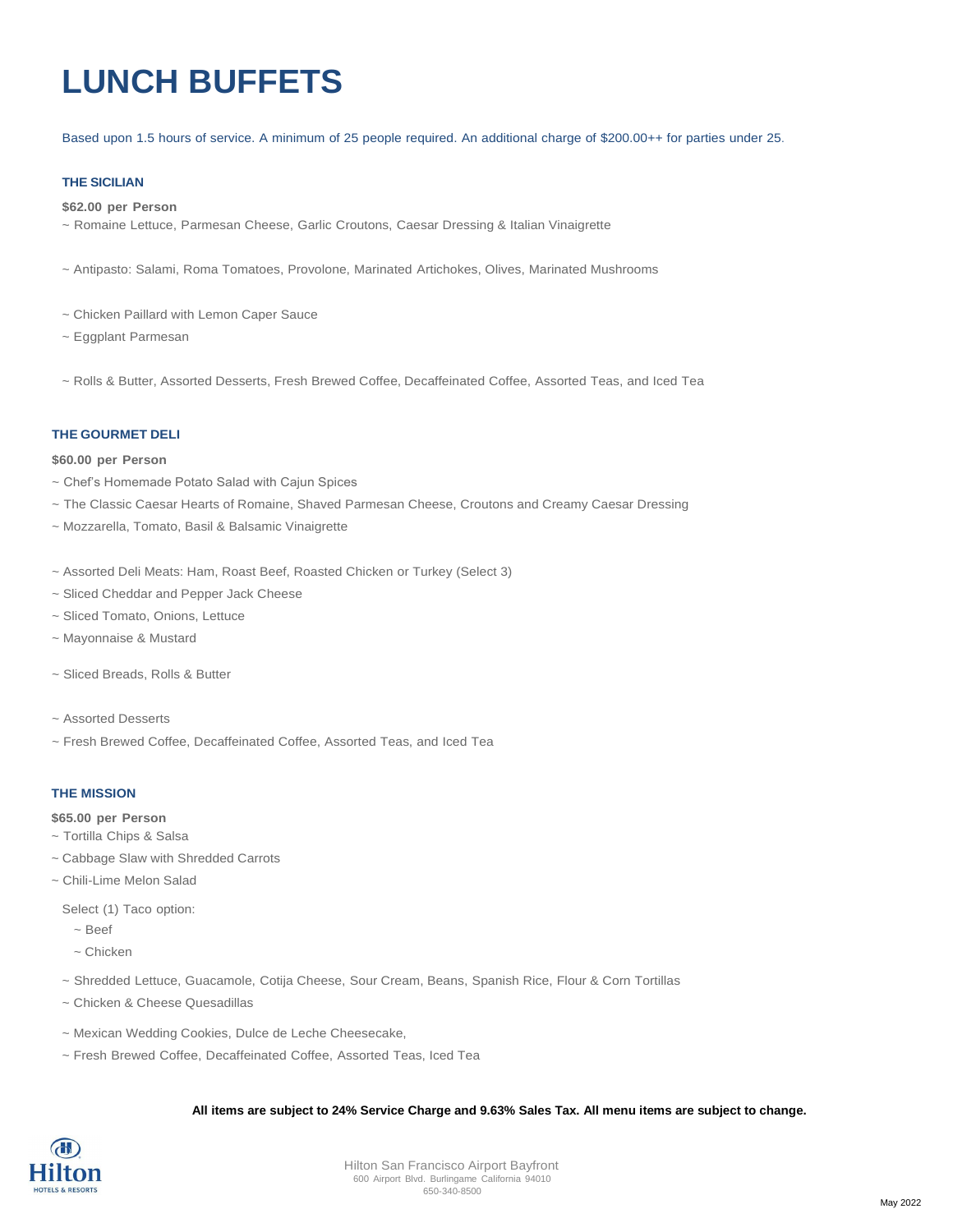## **A LA CARTE**

- ~ Miss Vickie's Assorted Chips \$5 each
- ~ Assorted Candy Bars \$5 each
- ~ Fresh Popcorn \$4 pp
- ~ Kind Bars \$7 each
- ~ Assorted Fresh Baked Brownies \$55 per dozen
- ~ Gourmet Cookies \$55 per dozen
- ~ Sliced Fresh Fruit \$9 pp
- ~ Seasonal Whole Fruit \$7 pp
- ~ Individual Greek Yogurt \$6 each
- ~ Fresh Brewed Coffee\* \$109 per gallon
- ~ Decaffeinated Coffee\*- \$109 per gallon
- ~ Assorted Teas\* \$109 per gallon \*Flavored Coffee Syrups
- ~ Fresh Brewed Iced Tea \$63 per gallon
- ~ Sodas or Bottled Water \$6 each
- ~ Monster Energy Drinks \$7 each
- ~ Perrier Sparkling Water \$7 each

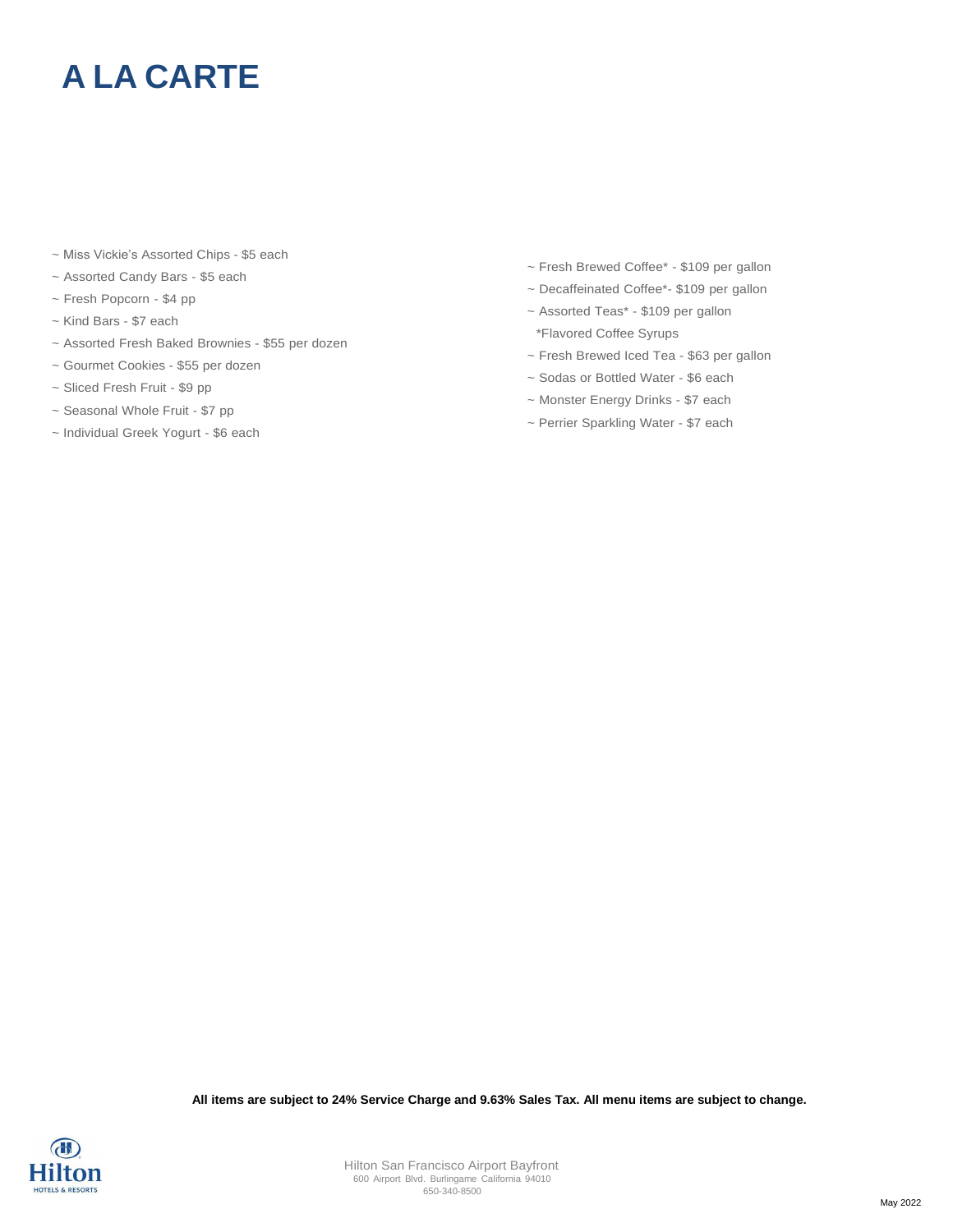## **BREAK PACKAGES**

#### **ALL DAY BEVERAGE SERVICE**

**\$30.00 per Person** ~ Fresh Brewed Coffee, Decaffeinated Coffee, Assorted Teas, Flavored Syrups, Assorted Sodas, & Bottled Water

#### **ALL DAY COFFEE SERVICE**

**\$27.00 per Person** ~ Fresh Brewed Coffee, Decaffeinated Coffee, Assorted Teas, Flavored Syrups

#### **ICE CREAM BREAK**

#### **\$25.00 per Person**

~ Haagen Dazs Ice Cream Bars, It's It Ice Cream Sandwiches, Fresh Brewed Coffee, Decaffeinated Coffee, Assorted Teas

#### **7TH INNING STRETCH**

**\$26.00 per Person** ~ Warm Soft Pretzels, Yellow & Spicy Mustard, Mini Corn Dogs, Popcorn & Cracker Jacks, Assorted Sodas & Bottled Water

#### **BOUNCE BACK**

#### **\$22.00 per Person**

~ Apples, Bananas & Seasonal Whole Fruit, Assorted Kind Bars, Fresh Brewed Coffee, Decaffeinated Coffee, Assorted Teas

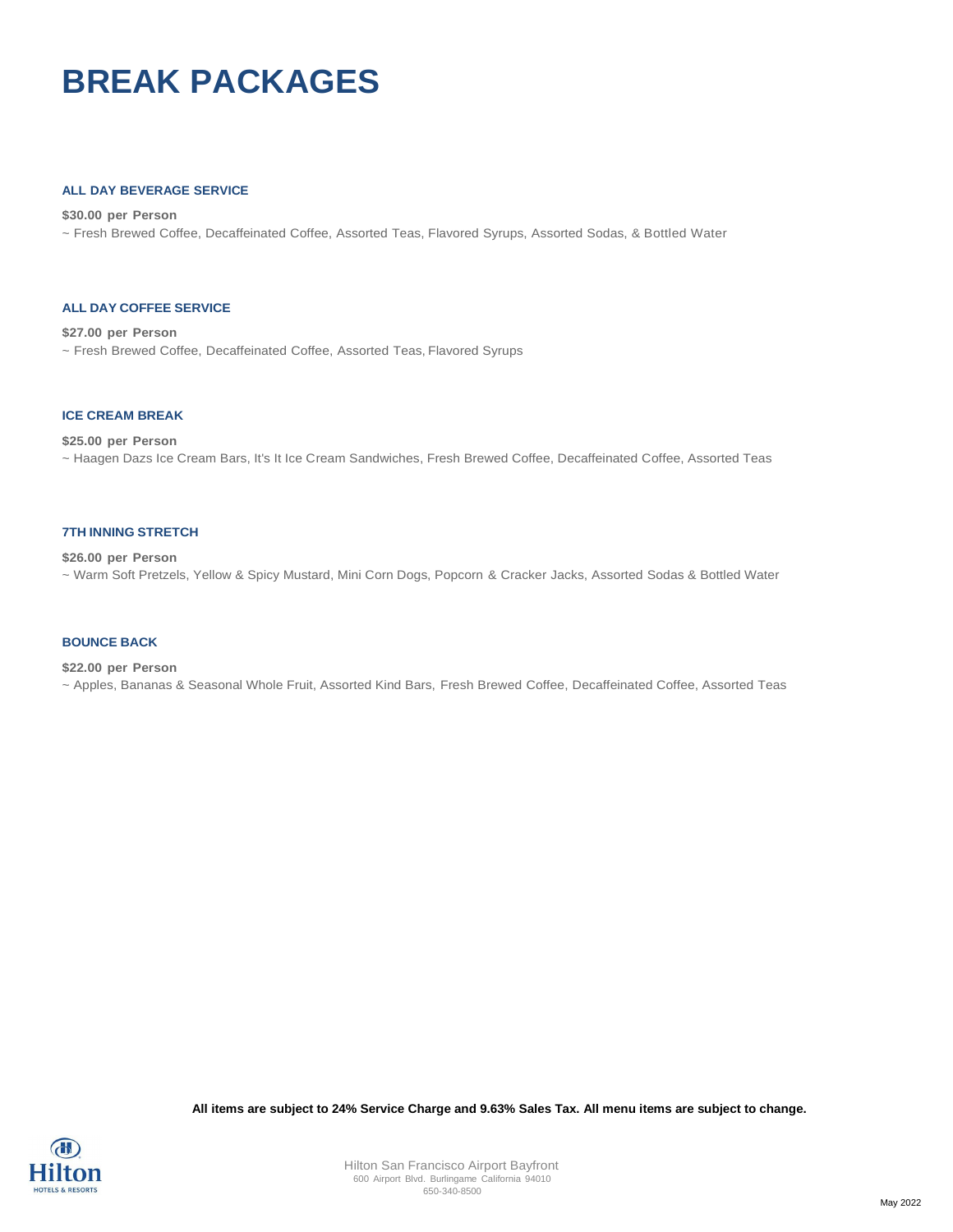## **PLATED DINNER**

Plated lunches are accompanied with Choice of Salad, Choice of Entrée\* with Seasonal Vegetables, Fresh Baked Rolls & Butter, Fresh Brewed Coffee, Decaffeinated Coffee, Assorted Teas, and Iced Tea

\*For split options, the entrée price will be the higher price of all entrées. A choice of 3 proteins is an additional \$9.00++ per person.

#### **SALAD (SELECT ONE)**

- ~ Baby Arugula, Cucumbers, Goat Cheese and Red Wine Vinaigrette
- ~ Mixed Greens, Dried Cranberries, Feta Cheese and Balsamic Vinaigrette
- ~ The Classic Caesar Hearts of Romaine tossed with Creamy Caesar Dressing Shaved Parmesan and Croutons

#### **PLATED ENTRÉES (SELECT ONE)**

- ~ Roast Chicken with Rosemary Pan Jus \$65 pp
- ~ New York Steak with Garlic Butter \$67 pp
- ~ Salmon with Lemon Buerre Blanc \$70 pp
- ~ Curry Roasted Cauliflower Steak, Red Pepper Hummus Coulis, Quinoa, Grilled Asparagus & Roasted Vegetables \$60 pp

#### **DESSERTS (SELECT ONE)**

- ~ New York Cheesecake
- ~ Chocolate Ganache Cake
- ~ Tiramisu
- ~ Apple Crisp

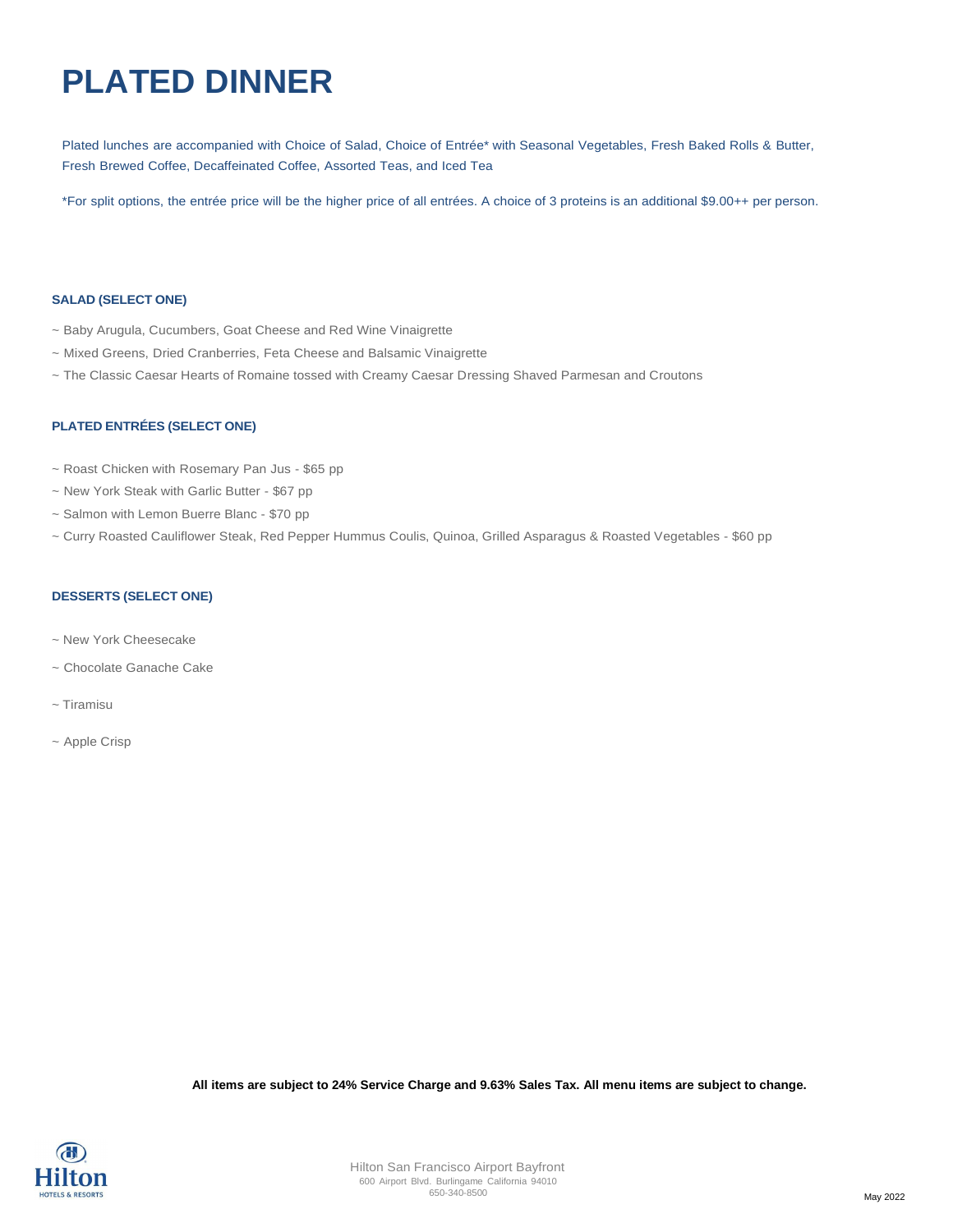## **DINNER BUFFETS**

Based upon 1.5 hours of service. A minimum of 25 people required. An additional charge of \$200.00++ for parties under 25.

The Duet: 2 selections of Starters, Entrees, Sides \$95 pp

The Trio: 3 selections of Starters, Entrees, Sides \$105 pp

\*All Buffets come with 1 Dessert Selection

#### **STARTERS**

- ~ Mixed Greens, Dried Cranberries, Feta Cheese and Balsamic vinaigrette
- ~ The Classic Caesar Hearts of Romaine tossed with Creamy Caesar Dressing, Shaved Parmesan Cheese and Croutons
- ~ Antipasto Platter: Roasted Red Peppers, Marinated Artichokes & Olives, Salami, Mozzarella, Pepperoncini
- ~ Sliced Seasonal Fruit

#### **ENTRÉES**

- ~ Chicken Paillard with Lemon Caper Sauce
- ~ Roasted Chicken with Rosemary Pan Jus
- ~ Salmon with Lemon Buerre Blanc
- ~ Top Sirloin, Basil Chimichurri
- ~ Crispy Eggplant Parmesan

#### **SIDES**

- ~ Roasted Fingerling Potatoes
- ~ Garlic Mashed Potatoes
- ~ Wild Rice Pilaf
- ~ Seasonal Steamed Vegetables
- ~ Roasted Asparagus

#### **DESSERTS**

- ~ New York Cheesecake
- ~ Chocolate Ganache Cake ~ Tiramisu
- ~ Apple Crisp
- 

\*All Buffets include Fresh Baked Rolls & Butter, Fresh Brewed Regular, Decaffeinated Coffee, and Selection of Herbal Teas & Iced Teas

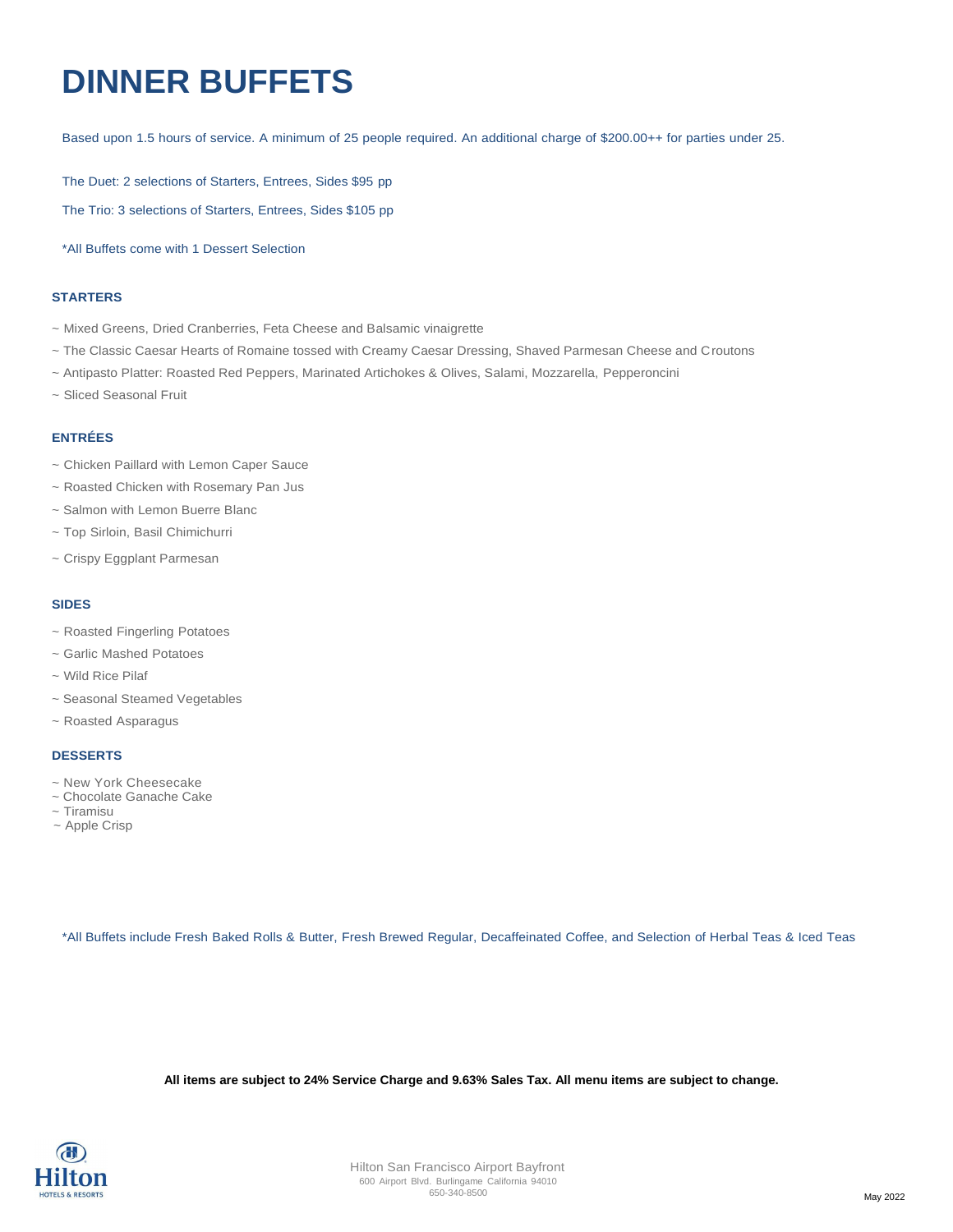## **DISPLAYED APPETIZERS**

Based upon 1.5 hours of service. A minimum of 25 people required. An additional charge of \$200.00++ for under 25.

#### **ANTIPASTO**

**\$32.00 per Person** ~ Grilled Vegetables, Cured Meats, Mozzarella, Artichoke Hearts, Olives, Pepperoncini & Pickled Peppers, Served with Assorted Breads

#### **FRUIT STAND**

**\$20.00 per Person** ~ Seasonal Sliced Fresh Fruit

#### **CHEESE BOARD**

**\$35.00 per Person**

~ Assorted Cheeses, Dried Fruits, Crackers & Assorted Breads

#### **FARMER'S MARKET**

**\$25.00 per Person**

~ Fresh Vegetables with Ranch or Blue Cheese, Hummus and Pita Chips

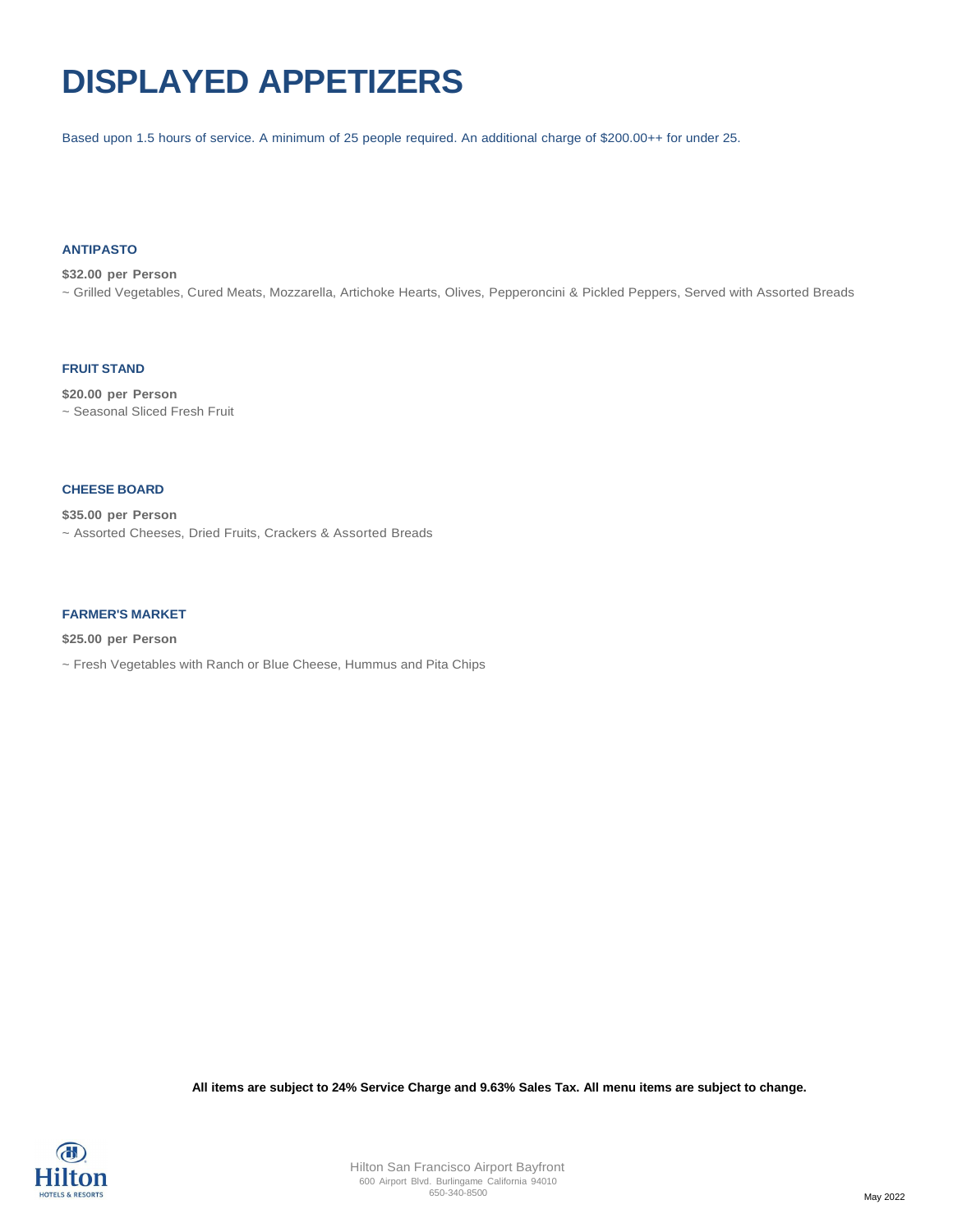## **HOT & COLD HORS D'OEUVRES**

Based upon 1.5 hours of service. A minimum of 25 people required. An additional charge of \$200.00++ for under 25.

Minimum of 100 pieces per item. Butler-Pass available at \$150.00 per Staff Attendant.

#### **HOT HORS D'OEUVRES**

#### **~ \$5.00 per piece**

- ~ Chicken Samosa
- ~ Mini Deep Dish Cheese pizza
- ~ Vegetable Spring Roll, Sweet Chili Sauce
- ~ Vegetable Potsticker, Ginger-Soy Dipping Sauce

#### **~ \$7.00 per piece**

- ~ Coconut Popcorn Shrimp, Sweet Chili
- ~ Pork Steam Bun
- ~ Chicken Skewer
- ~ Steak Bites with a Chimichurri Marinade

#### **COLD HORS D'OEUVRES**

#### **~ \$5.00 per piece**

- ~ Cream Cheese with Sundried Tomatoes on Crostini
- ~ Roasted Tomato Bruschetta with Olive Tapenade

#### **~ \$7.00 per piece**

~ Asian Spicy Tuna Tartar on Wonton Crisp

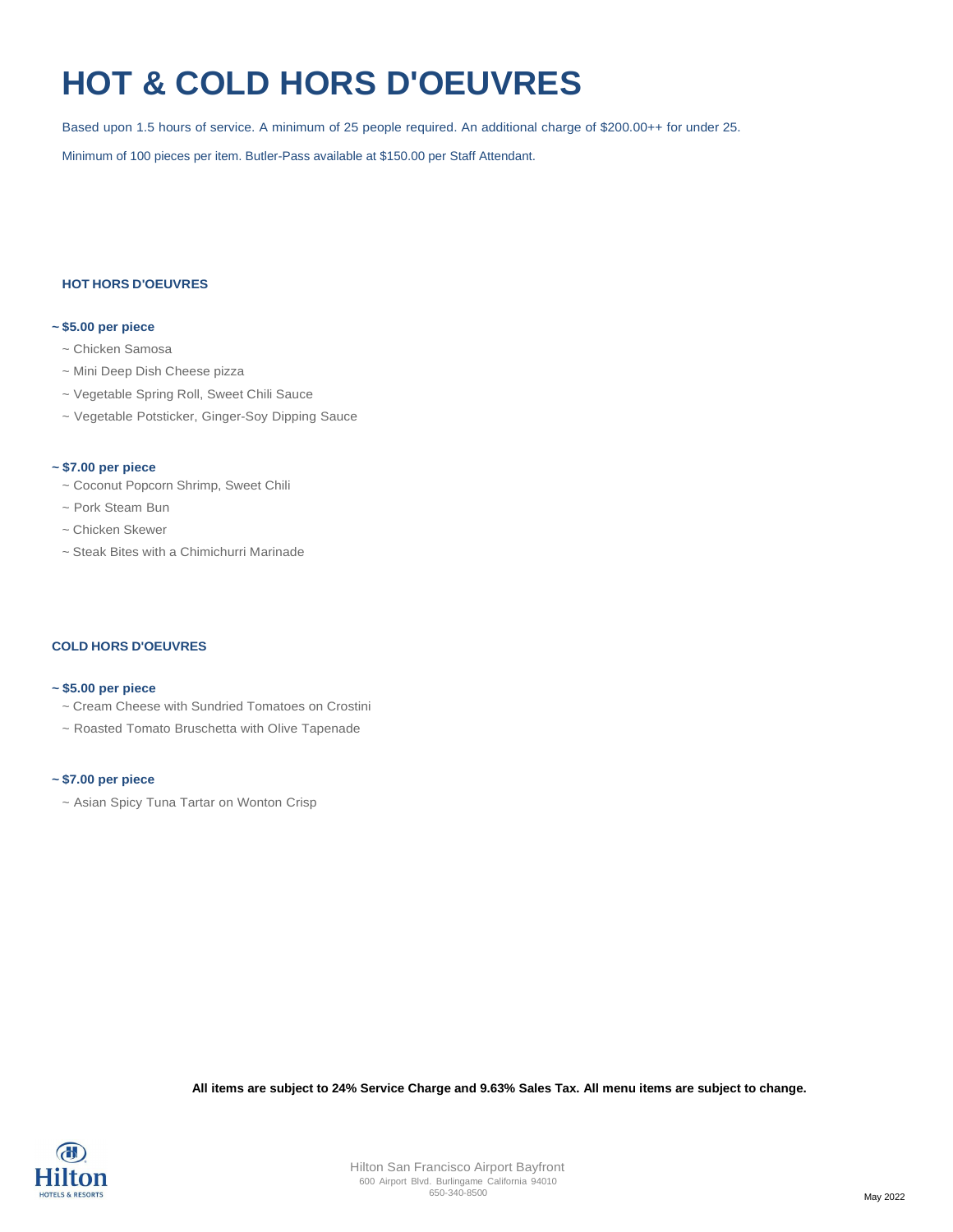# **COCKTAILS**

One Bartender for every 100 guests at \$200.00 per Bartender. All Cash Bars are subject to a \$500.00 minimum. Cash Bar prices are inclusive of service charge and tax. Hosted Bar prices do not include 24% service charge and 9.63% tax.

#### **SUPER PREMIUM**

- ~ Grey Goose Vodka
- ~ Bacardi 151 Rum
- ~ Makers Mark Bourbon
- ~ Seagram's VO Whiskey
- ~ Johnny Walker Black Scotch
- ~ Don Julio Tequila
- ~ Hendrick's Gin

#### **PREMIUM**

- ~ Stolichnaya Vodka
- ~ Bacardi Gold Rum
- ~ Jack Daniel's Bourbon
- ~ Crown Royal Whiskey
- ~ Johnny Walker Red Scotch
- ~ Patron Silver Tequila
- ~ Bombay Sapphire Gin

#### **CALL**

- ~ Smirnoff 80 Vodka
- ~ Bacardi Silver
- ~ Jim Beam Bourbon
- ~ Seagram's 7 Whiskey
- ~ Dewar's Scotch
- ~ Call Brand Tequila
- ~ Beefeater's Gin

#### **BEERS**

Domestic Brews:

~ Budweiser, Bud Light, Coors Light

Imported Brews:

~ Heineken, Amstel Light, Corona, Anchor Steam, Lagunitas Pale Ale, Sierra Nevada Pale Ale

#### **SUPER PREMIUM BAR PACKAGE**

- ~ One hour \$36 pp
- ~ Two hours \$42 pp
- ~ Three hours \$48 pp
- ~ Four hours \$54 pp

#### **PREMIUM BAR PACKAGE**

- ~ One hour \$30 pp
- ~ Two hours \$36 pp
- ~ Three hours \$42 pp
- ~ Four hours \$48 pp

#### **CALL BAR PACKAGE**

- $\sim$  One hour \$22 pp
- ~ Two hours \$29 pp
- ~ Three hours \$36 pp
- ~ Four hours \$42 pp

#### **BARS: HOSTED & CASH**

|                                 |     | Cash |
|---------------------------------|-----|------|
| ~ Super Premium Cocktail \$16   |     | \$18 |
| ~ Premium Cocktail \$12         |     | \$14 |
|                                 |     | \$12 |
|                                 |     | \$9  |
|                                 |     | \$8  |
|                                 | \$8 | \$10 |
| ~ Soft Drinks / Fruit Juice \$4 |     | \$6  |

#### **HOUSE WINES**

~ Notes: Chardonnay, Merlot, Cabernet Sauvignon – \$38 per bottle

\*Additional wines available on request